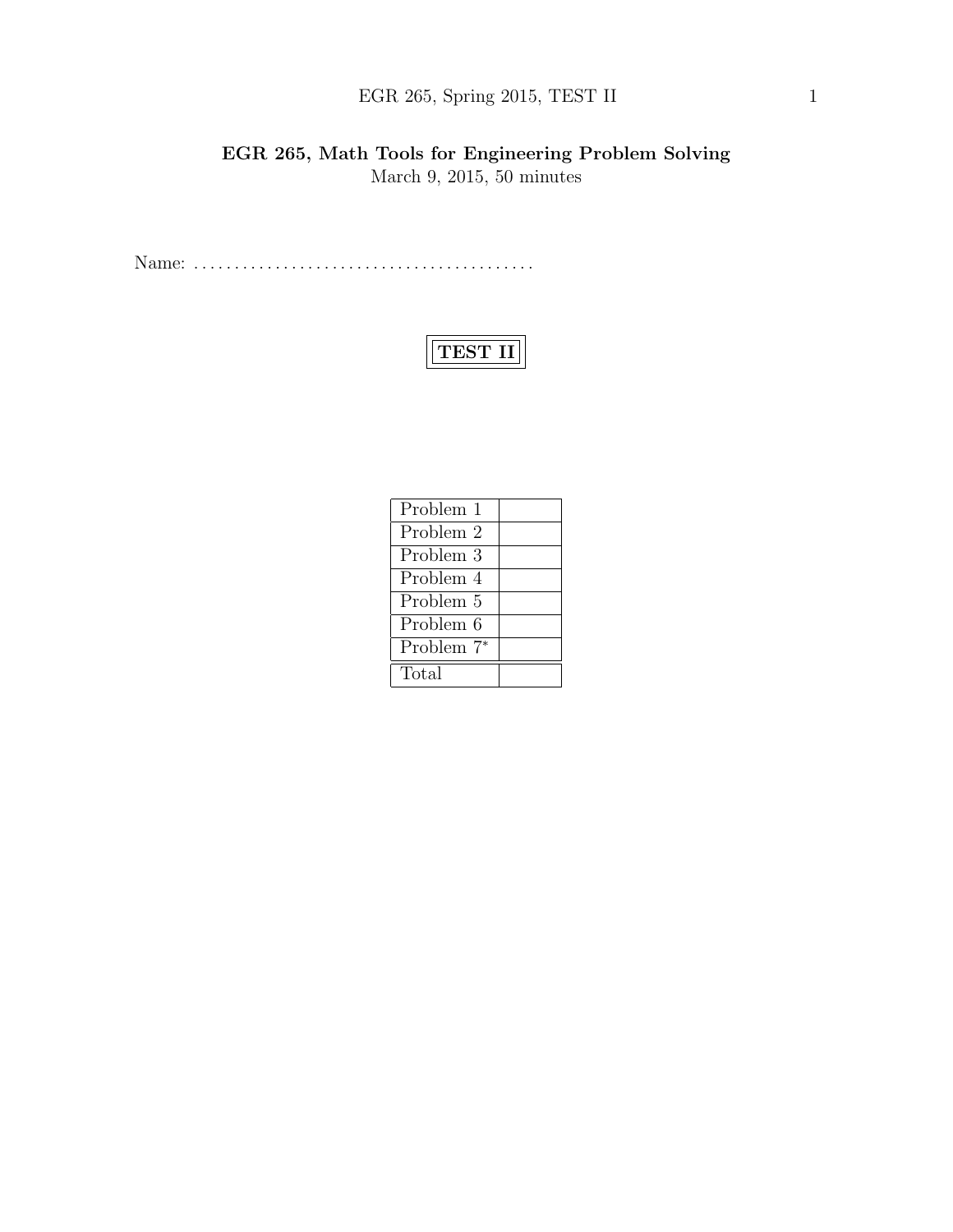## Problem 1 (20 points)

Solve the initial value problem

$$
y'' - 6y' + 9y = 0, \quad y(0) = 1, \quad y'(0) = 4.
$$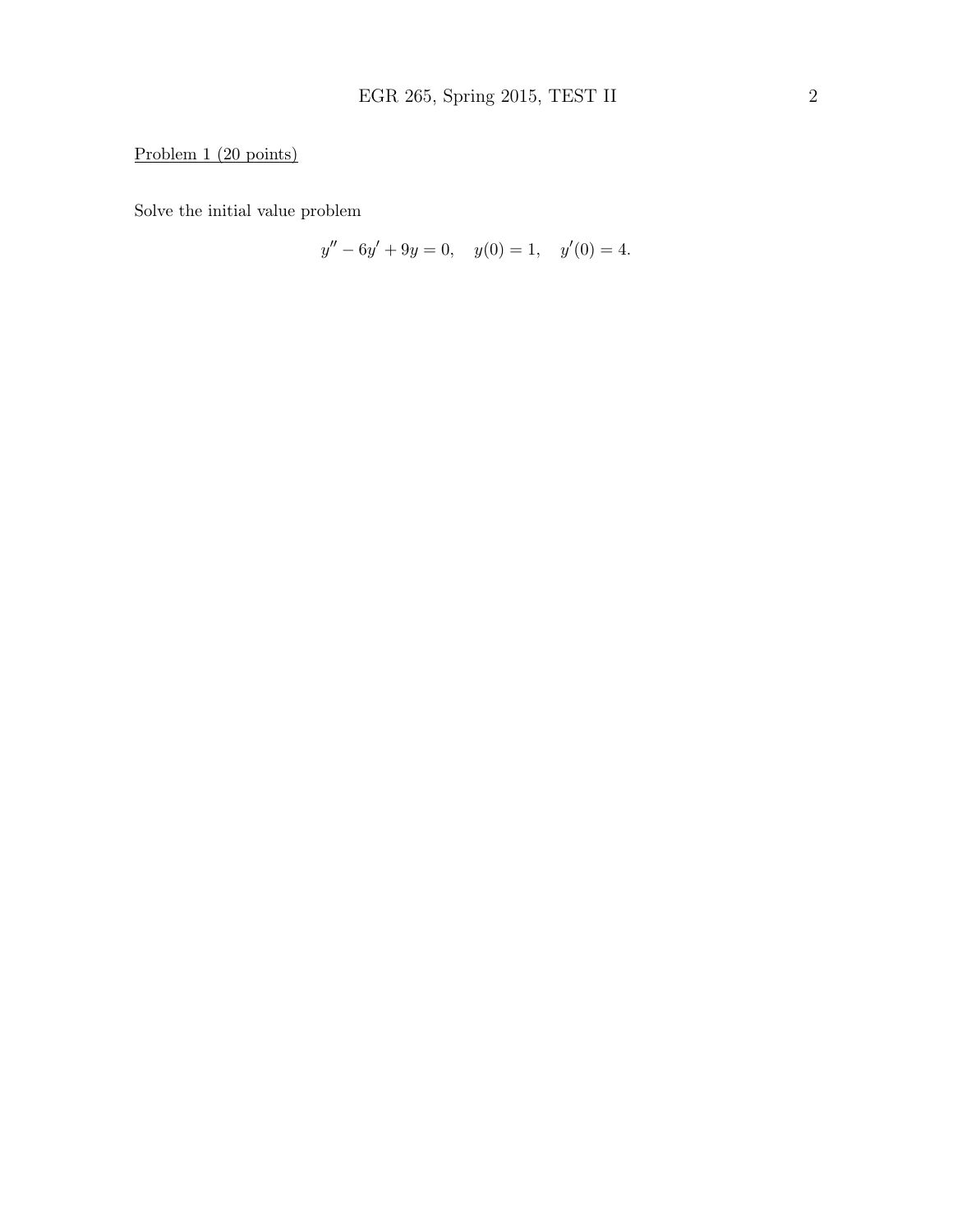## Problem 2 (20 points)

Solve the initial value problem

$$
y'' + y' - 2y = 5, \quad y(0) = 0, \quad y'(0) = 0.
$$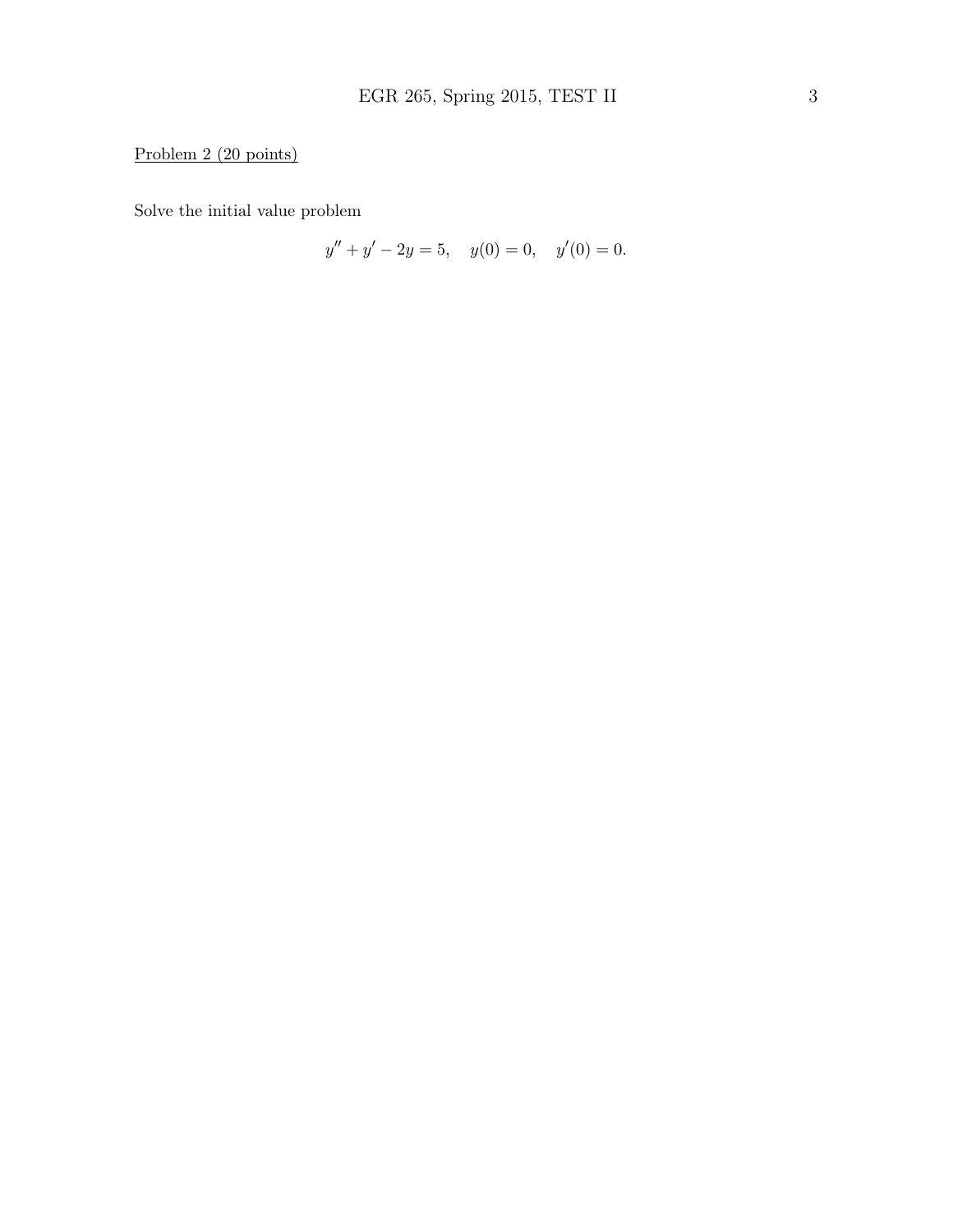Problem 3 (20 points)

Find the general solution of

$$
y'' + 4y = \cos x + \sin x.
$$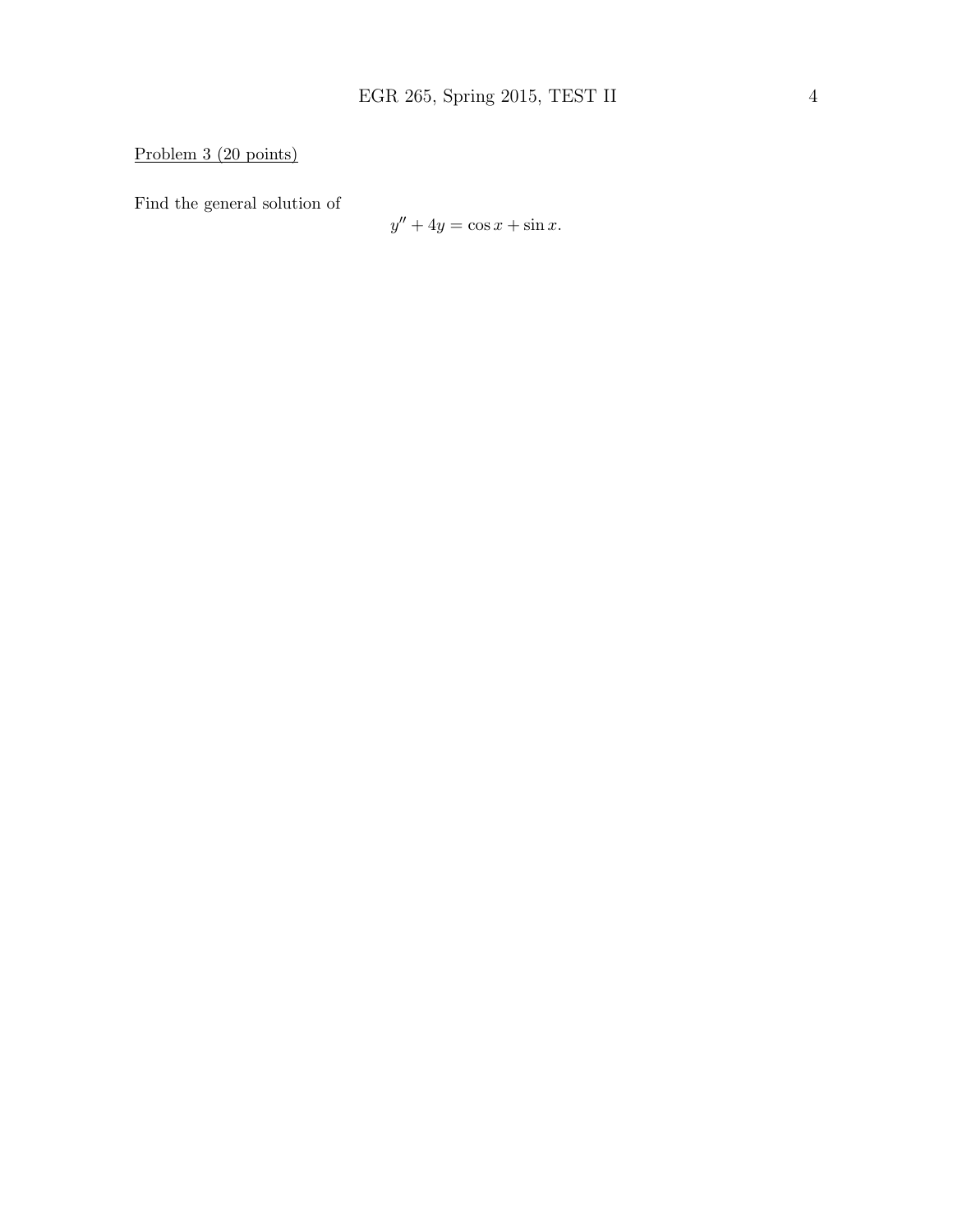#### Problem 4 (20 points)

A mass of 5 kilograms stretches an undamped spring by 25 centimeters. For simplicity, use the approximate value  $g = 10 \text{ m/sec}^2$  for this problem.

(a) Find the value of the spring constant  $k$  using its correct metric unit.

(b) Find the angular frequency  $\omega$  of free oscillations of the spring/mass-system.

(c) Find the equation of motion if the mass is released from the equilibrium position at an upward velocity of 50 cm/sec. Assume here that the positive x-direction is oriented downwards.

(d) Find the first time  $t > 0$  at which the mass returns to the equilibrium position.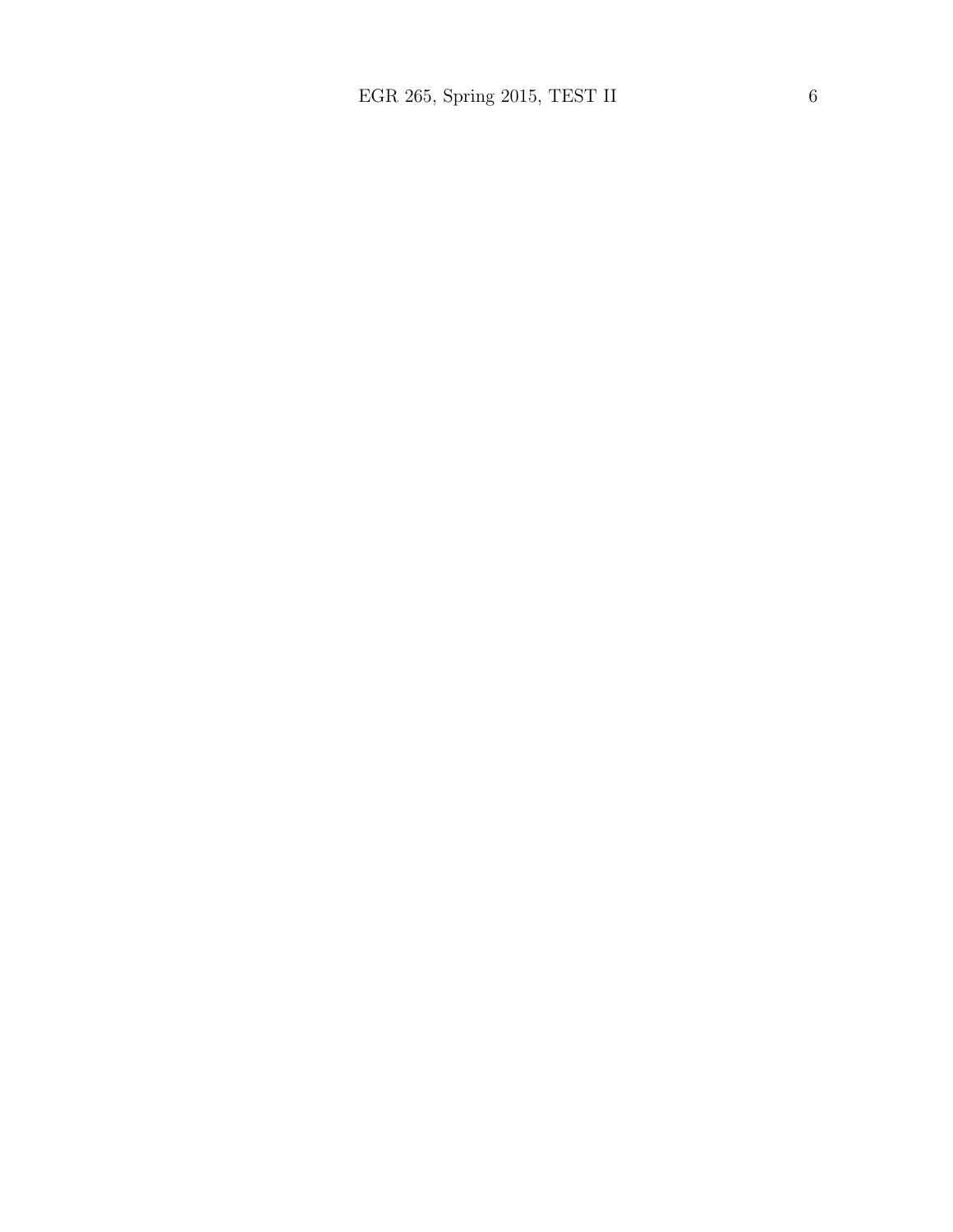#### Problem 5 (8 points)

Suppose that a damping force is added to the spring-mass system in Problem 4 which is proportional to the instantaneous velocity with damping coefficient  $\beta$  kg/sec. How should  $\beta$ be chosen to achieve critical damping?

Problem 6 (12 points)

(a) Find the partial derivatives  $f_x$  and  $f_y$  of the function  $f(x, y) = x^3y^3 + x^2 + y^2$ 

(b) Find the second order partial derivative  $g_{xy}$  of  $g(x, y) = e^{x^2 + y^2}$